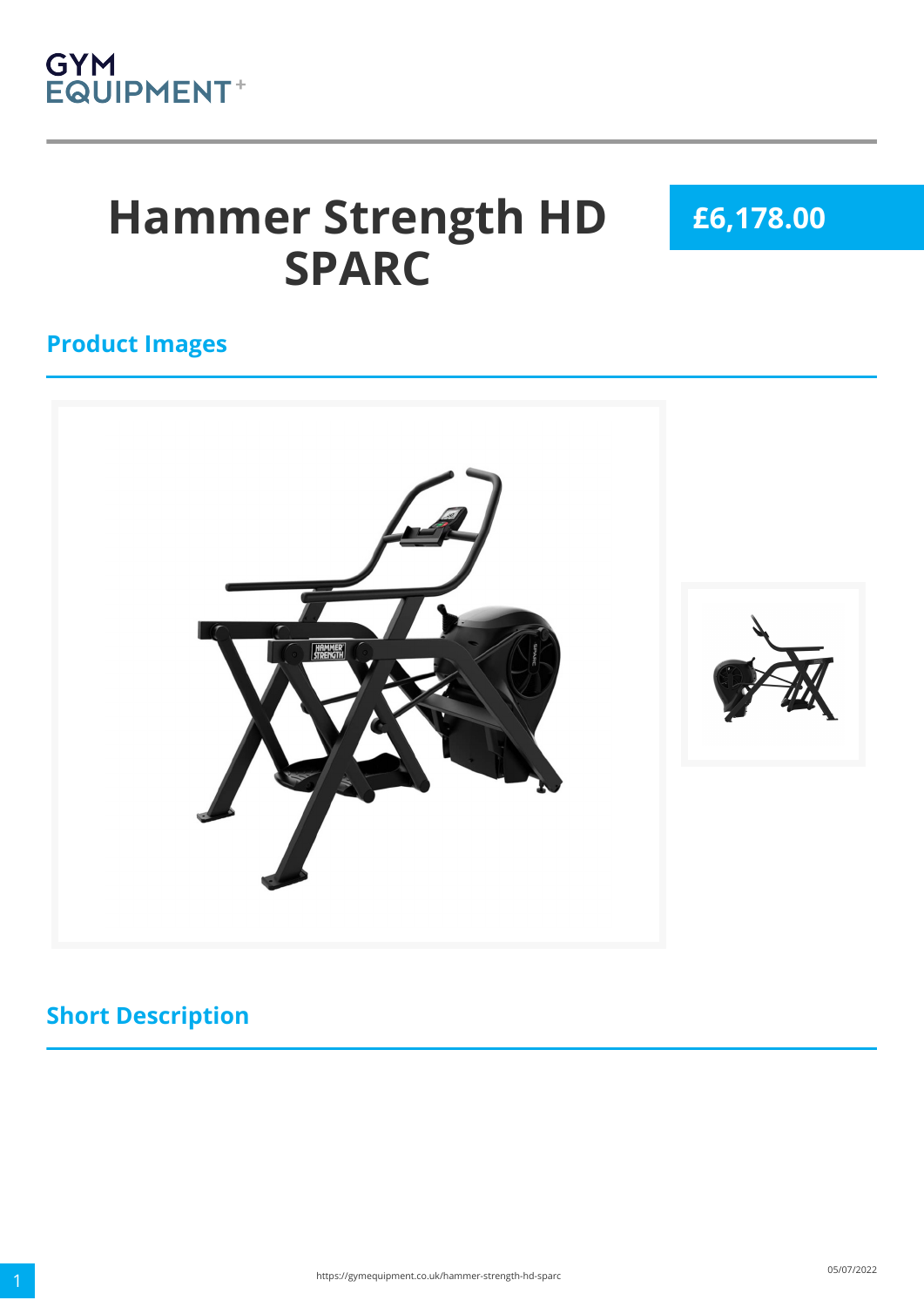

## **Why The Hammer Strength HD SPARC?**

The ability to get a low impact, high intensity workout has never been more desirable. That's where the Hammer Strength HD SPARC provides you with options. From rehab through to maximum training efficiency, the reduction of stress on joints allows you to work harder.

The HD SPARC provides a unique high-knee position that not only engages the glutes and muscles to create a downward-driving force for maximum training efficiency, but it can also be used in rehab. With it's 10 levels of resistance, multiple grip handlebars and oversized foot platforms, the HD Sparc is a must have for CrossFit and larger home gyms.

### **Key Features**

- 10 resistance levels
- Multi-grip handlebars
- Oversized foot platforms
- LCD console with performance metrics
- Workout metrics like time, distance, SPM, watts and level

## **HD Performance Trainers**

Part of a suite of HD performance machines, Hammer Strength want to hepl you get the most from your workouts.

- [Hammer Strength HD Air Bike](https://gymequipment.co.uk/hammer-strength-hd-air-bike)
- [HD Curve](https://gymequipment.co.uk/hammer-strength-hd-curved-treadmill)
- HD SPARC